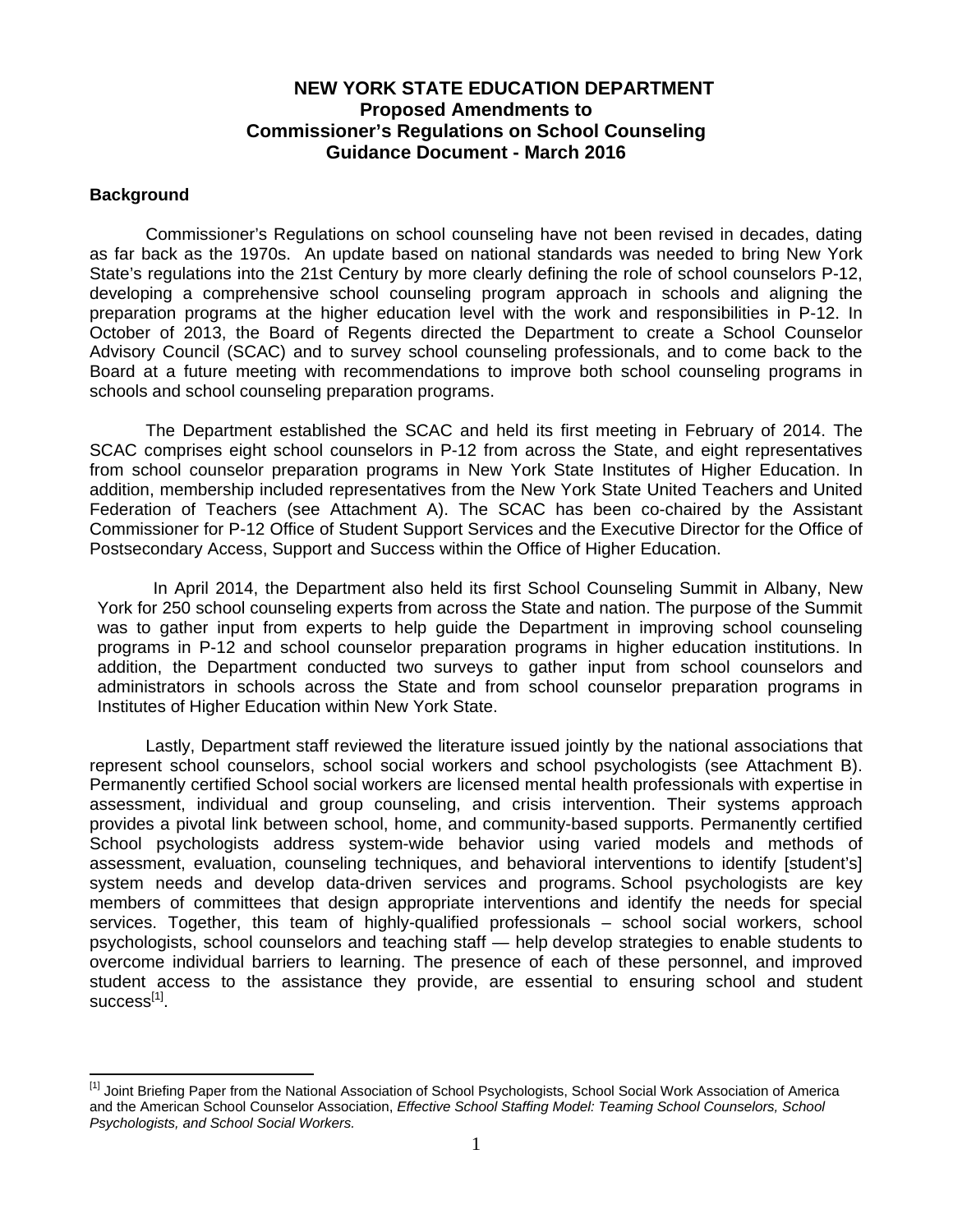After gathering and analyzing information from over 3,000 school counseling professionals and school administrators across the State and the nation, the Department proposed several amendments to the Commissioner's regulations — Sections 52.21, Part 80 and 100.2(j). The SCAC was instrumental in helping guide this work and formulating the proposed amendments.

#### **Status Update on the Proposed Regulations**

In September 2015 at the Joint P-12 Education and Higher Education Committee, the Department proposed to the Board of Regents amendments to Commissioner's regulations on school counseling — Sections 52.21, Part 80 and 100.2(j) — which include certification requirements for school counselors, program registration requirements for school counseling preparation programs, and the development of comprehensive school counseling programs in schools.

After the Board of Regents discussion at the September meeting, the Department received feedback on the proposed regulations, both verbal and written. As a result, the Department continued its internal discussions to determine if, and what, revisions should be made to the proposed amendment before filing it with the Department of State. Finally, the Department determined that the September 2015 version of the proposed amendment (which was discussed by the Board of Regents but not adopted), should be filed with the Department of State, to allow the public to provide comment on the regulation before any additional revisions were recommended.

The proposed amendments to the school counseling regulations were published by the Department of State in the State Register on February 10, 2016, which began the 45-day public comment period. The public comment period expires on March 28, 2016,

### **Highlights of the Proposed Regulations**

The Department began the regulatory updates by defining the comprehensive role of the school counselor. School Counselors are certified professionals who are uniquely qualified to address the developmental needs of all students through a comprehensive school counseling program designed to address the academic, career and personal/social development of all students. School Counselors are trained to provide a combination of preventive and supportive services for all students from prekindergarten through 12th grade, in the academic, social/emotional, and college/career domains by working collaboratively with administrators, teachers, school social workers, school psychologists, nurses, parents and community members. Through individual, group and classroom activities, school counselors monitor the development of academic and social/emotional skills of each student by developing personalized educational and career plans to ensure current and future success.

One of the amendments to the regulations is the change in title from Guidance Counselor to School Counselor to align with the change in the certification title. However, job titles for employment purposes are locally determined and the regulation is not intended to override those determinations. For the purposes of this regulation, there is no implied difference between the job title of "school counselor" and "guidance counselor."

*Highlights of the proposed amendments to 100.2(j):* 

- standards for student to school counselor ratios; The goal of the district, to the extent practicable, should consider nationally- recognized
- Change the title "Guidance Counselor" to "School Counselor" to align with the school counselor certification title;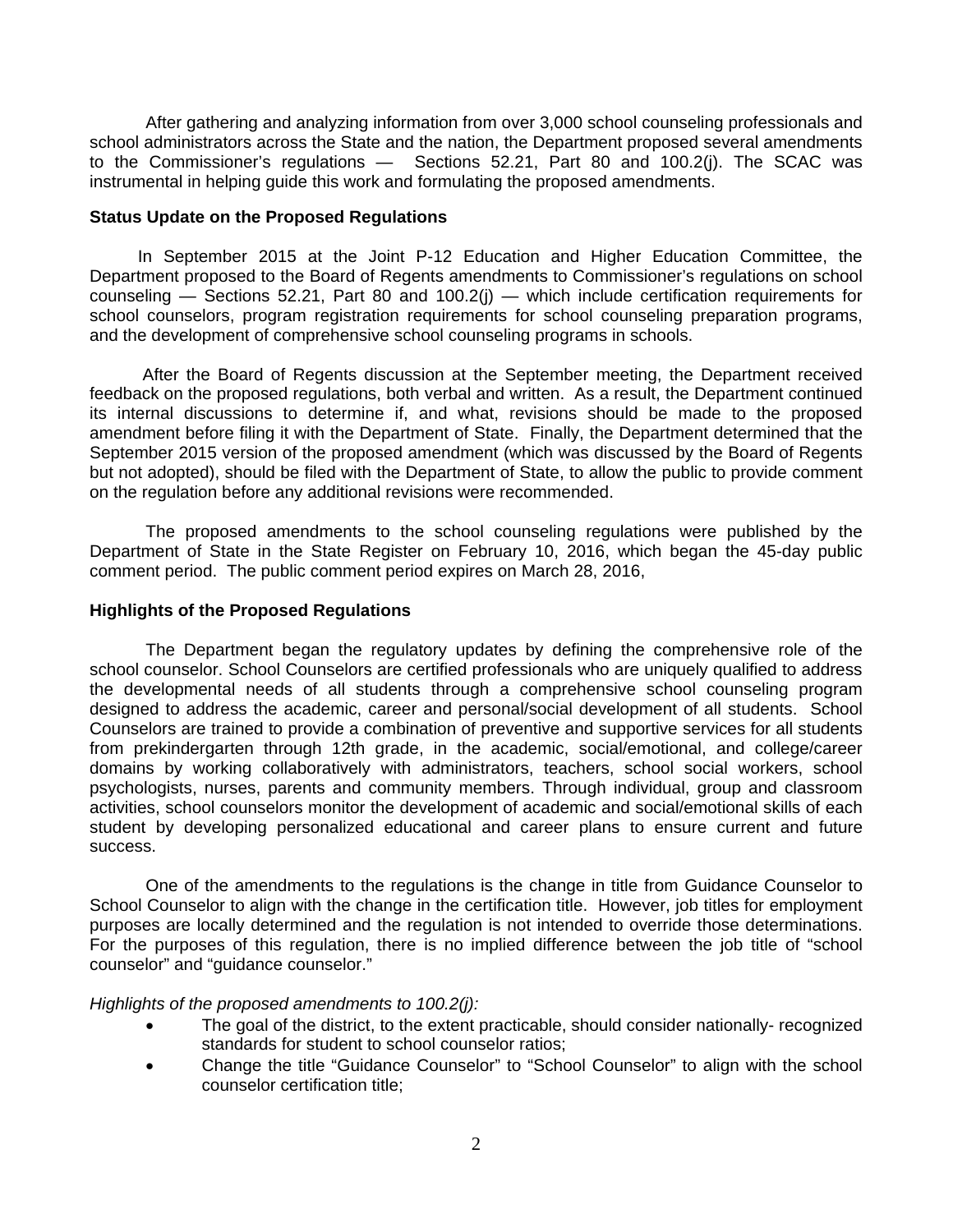- Change the word "guidance" program to "school counseling program" also to align with nationally-recognized terminology;
- Students in grades P-6 will be added to the existing requirement for annual progress reviews for each student grades 7-12 reflecting educational progress and career plans. However, the regulation provides districts with flexibility to provide progress reviews for students in P-6 individually *or through small groups*; and
- Comprehensive school counseling plans should continue to be updated annually and available on the district website.

### *Highlights of the proposed amendments to Part 80-3.11 Certification*:

On or after September 2, 2021: Candidates seeking an initial school counselor certificate must:

- complete a NYSED approved graduate school counselor program (minimum of 48 semester hours) or complete 48 semester hours of graduate school counseling coursework in six core areas and the subareas for these core areas;
- complete a 100-hour practicum and a 600-hour internship as described in section 52.21 (d);
- take and receive a satisfactory passing score on a NYSED approved certification exam, if available

#### *Highlights of the proposed amendments to Part 80-3.11 Certification:*

On or after September 2, 2021: Candidates seeking a professional school counselor certificate must:

- complete a school counselor program registered by the Department pursuant to section 52.21 (d);
- or complete a minimum of 60 semester hours of graduate study acceptable to the Department in each of the eight core areas and the subareas;
- earn a master's degree in school counseling;
- meet requirements described for an initial certificate and will be required to satisfactorily complete three years of experience as a school counselor

## *Highlights of the proposed amendments to Part 52.21 (d) Program Registration:*

By September 1, 2018, school counseling programs leading to:

- Initial certificate provide a minimum of 48 semester hours of graduate study in an approved school counseling program and in six core areas, and the subareas for these core content areas
- Professional certificate provide a minimum of 12 additional semester hours in two other core areas of graduate study in an approved certificate of advance study

## *Highlights of the proposed amendments to Part 52.21 (d) Program Registration:*

By September 1, 2018, school counseling programs leading to:

 Initial/ professional certificate - provide a minimum of 60 semester hours of graduate study in an approved school counseling program which leads to a master's or higher degree and in the eight core areas following order of the 48 and 12 credit registered programs

#### **Summary**

While strengthening and defining the role of the school counselor, these proposed regulations are not intended to change the role of the school counselor nor diminish the important role of other pupil personnel service providers, such as school social workers or school psychologists. The school counselor cannot effectively support students without the supports and services of school social workers and school psychologists as well as the teaching staff and administrators. The school counselor's role is central, functioning as triage in crisis situations by using his/her counseling skills to address situations when necessary, and provide referrals for students who require the specialized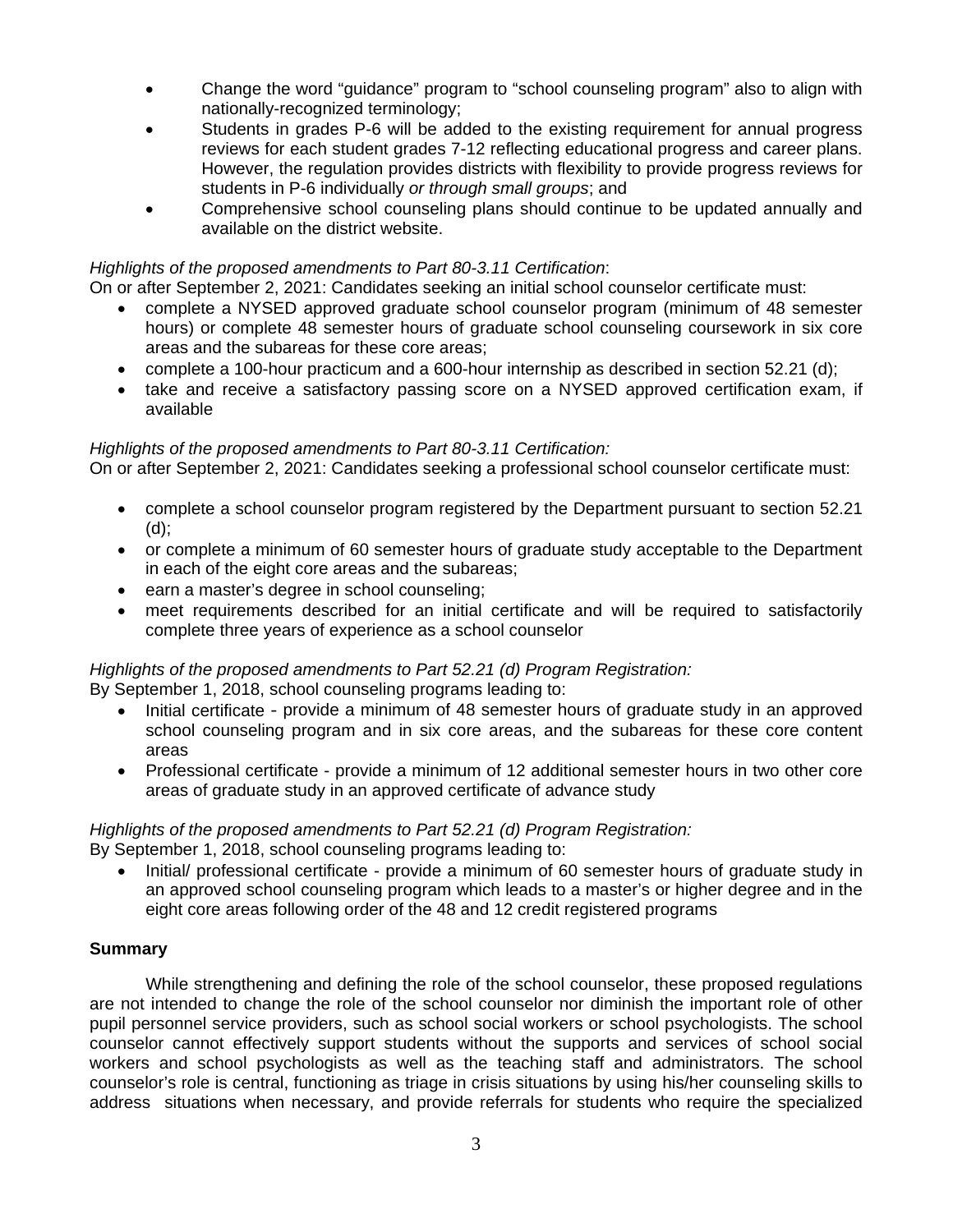appropriate. interventions of school social workers, school psychologists or other professionals in the school when

The New York State Education Department believes that the proposed school counseling regulations will help to increase opportunities for all students to be successful. In order to accomplish this goal, it is critical that the Department hear from all parties and receive input during the 45-day comment period by writing to regcomments@nysed.gov by March 28, 2016. It is important for students to have access to a certified or licensed school counselor in the early years to help inspire our young students to strive for success and consider college and career opportunities. It is equally important to emphasize the collaborative team approach among school social workers, school psychologists, school counselors, nurses, teaching staff, and parents focusing on their respective professional expertise to support the "whole child" and to help promote the success of all students.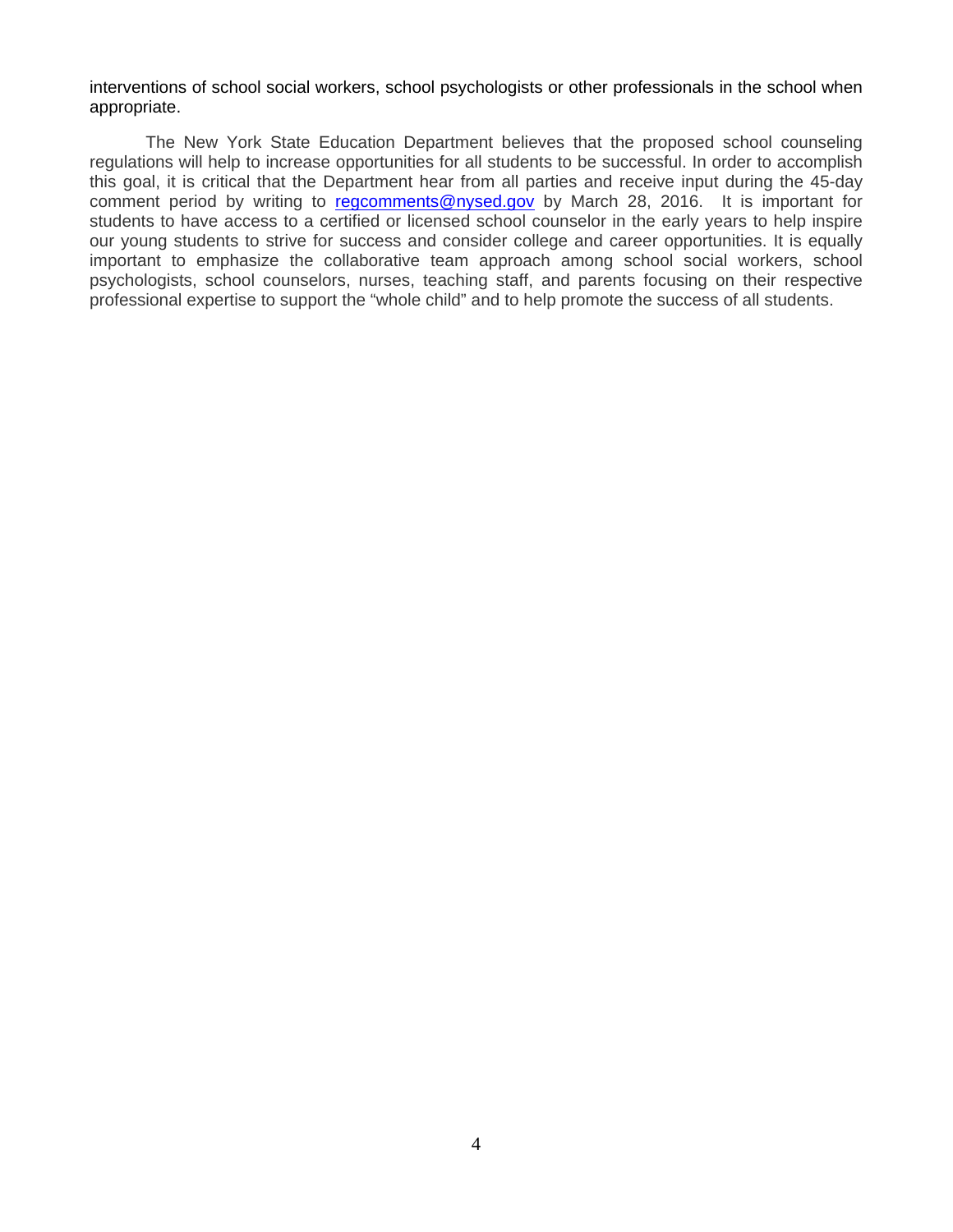# **School Counselor Advisory Council Members**

| Raymond Bryant           | <b>Retired Superintendent</b>                   |
|--------------------------|-------------------------------------------------|
| <b>Stuart Chen-Hayes</b> | <b>CUNY Lehman College</b>                      |
| Jessica Cooper           | <b>Mount Markham Middle School</b>              |
| <b>Christine Curcio</b>  | St. John's Prep                                 |
| Barbara Donnellan        | Lindenhurst High School                         |
| Ann Hall                 | Middletown High School                          |
| Deborah Hardy            | <b>Somers School District</b>                   |
| Lois Herrera             | <b>NYC Department of Education</b>              |
| Julie Hogan              | <b>SUNY Plattsburgh</b>                         |
| Gloria Jean              | College of St. Rose                             |
| Andrew Livanis           | Long Island University                          |
| John Mrozek              | <b>Hamburg Central School District</b>          |
| Summer Reiner            | <b>SUNY Brockport</b>                           |
| Kent Rinehart            | <b>Marist College</b>                           |
| David Rothfuss           | NYS United Teachers                             |
| Bonnie Rubenstein        | University of Rochester                         |
| Vanessa Sparks           | <b>NYC Department of Education</b>              |
|                          | Rosemary Thompson United Federation of Teachers |
| Cynthia Walley           | <b>CUNY Hunter</b>                              |
| Martha Younger           | <b>Buffalo Public School District</b>           |